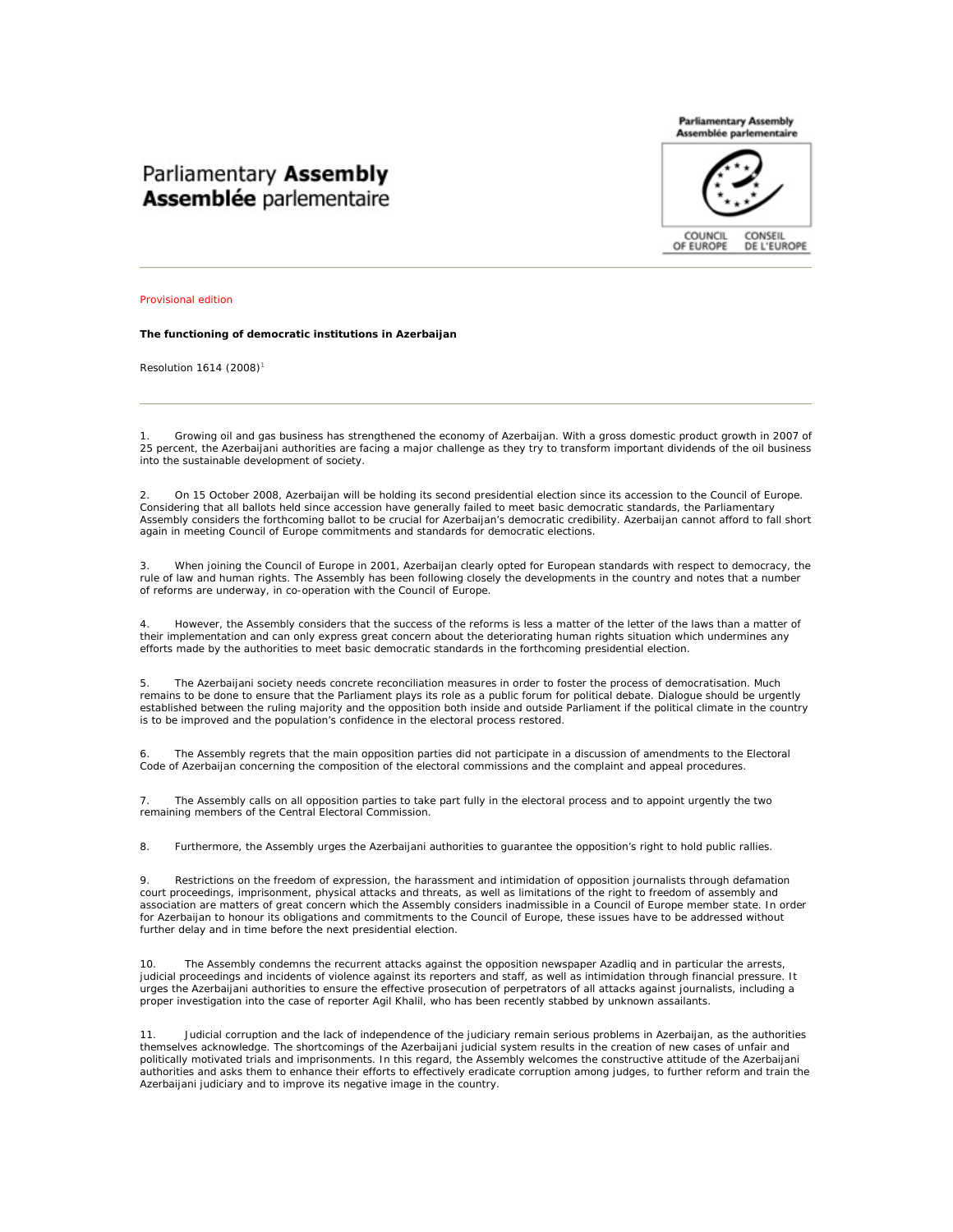12. Numerous cases of ill-treatment and allegations of torture by law-enforcement officials during police custody or pre-trial investigations, as well as in the army, for the purpose of extracting confessions or obtaining incriminating statements by witnesses, continue to be reported. Regrettably, investigations into such behaviour have rarely led to the prosecution of officers who have committed such abuses.

13. Recalling its Resolutions 1457 (2005) and 1545 (2007), the Assembly does not consider the issue of political prisoners to have been resolved, despite efforts made by the Azerbaijani delegation to the Assembly in the search for a definitive solution to this issue, within the framework of the Task Force composed of representatives of the authorities and of human rights defenders.

14. The Assembly takes note of the presidential pardon decrees of 28 December 2007 and 18 March 2008, which led to the release of respectively 114 and 59 prisoners and included 6 journalists and 23 prisoners appearing on the list of prisoners drawn up by human rights defenders. It also welcomes the recent release of Mr Sahavat Gumbatov and Mr Ramin Tagiyev by court decisions. It strongly regrets, however, that none of the prisoners referred to in Resolution 1545 (2007) has been released and that the three journalists associated with the most vocal opposition newspapers, Ganimat Zahidov, Sakit Zahidov and Eynulla Fatullayev, remain in prison.

15. The Assembly can only but regret that the amnesty law adopted by the Parliament of Azerbaijan, on 8 May 2007, which led to the release of 9,000 persons convicted of petty crimes, did not include any of the prisoners in respect of whom the Assembly has repeatedly expressed concern.

16. In view of the above, the Assembly recalls its Resolution 1545 (2007) on the honouring of obligations and commitments by Azerbaijan and urges the Azerbaijani authorities to undertake a number of measures without further delay.

17. As regards the preparation of the presidential election:

17.1. the Assembly takes note of the adoption of the revised Electoral Code by the Parliament of Azerbaijan but regrets that some of the recommendations made by the European Commission for Democracy through Law (Venice Commission) are not fully addressed. For the forthcoming elections to be free and fair, the Central Electoral Commission should now take all measures to ensure that:

17.1.1. the composition of the Central Electoral Commission, and also of the territorial and precinct electoral commissions, are balanced and not dominated by pro-government forces;

17.1.2. independent candidates in the Central Electoral Commission and territorial electoral commissions are, to the largest possible extent, agreed upon by consensus;

17.1.3. the posts of Chairperson, Vice-Chairperson and Secretary of electoral commissions at all levels are fairly distributed;

17.1.4. an efficient complaints and appeals procedure is guaranteed

17.2. the Assembly underlines that the rules of the electoral campaign should be clear long before the beginning of the campaign itself. In this regards, to date the President of Azerbaijan has not yet signed the law on the revised Electoral Code and according to the law currently in force the electoral campaign should have started on 16 June, which is not the case. The ambiguity of this situation is a serious subject of concern for the Assembly;

17.3. the Assembly welcomes the adoption on 30 May 2008 of the amendments to the revised 1998 law on freedom of assembly by the Parliament of Azerbaijan, in compliance with the recommendations of the Venice Commission, and urges the authorities to take appropriate measures to ensure that the prompt implementation of the relevant legislation respects fully Article 11 of the European Convention of Human Rights (hereafter the Convention), as interpreted by the European Court of Human Rights:

17.4. a climate of confidence should be restored, which implies that dialogue between the ruling majority and the opposition, both inside and outside Parliament, should be urgently established;

political parties and blocs should be given free broadcast time and print space in the state funded media, under equal conditions, as stipulated in the Electoral Code of Azerbaijan;

17.6. all relevant measures should be taken to prepare the ground for a free and fair presidential campaign, as well as elections, so that mistakes from the last ballot are not repeated;

17.7. a clear message should be passed, in time for the 2008 presidential election and at the highest political level, that electoral fraud will not be tolerated.

18. As regards the fight against corruption and money laundering:

the Assembly welcomes the efforts made by the authorities to address the problem of corruption, which at present continues to affect all levels of society and threatens the economic growth, as well as the social and political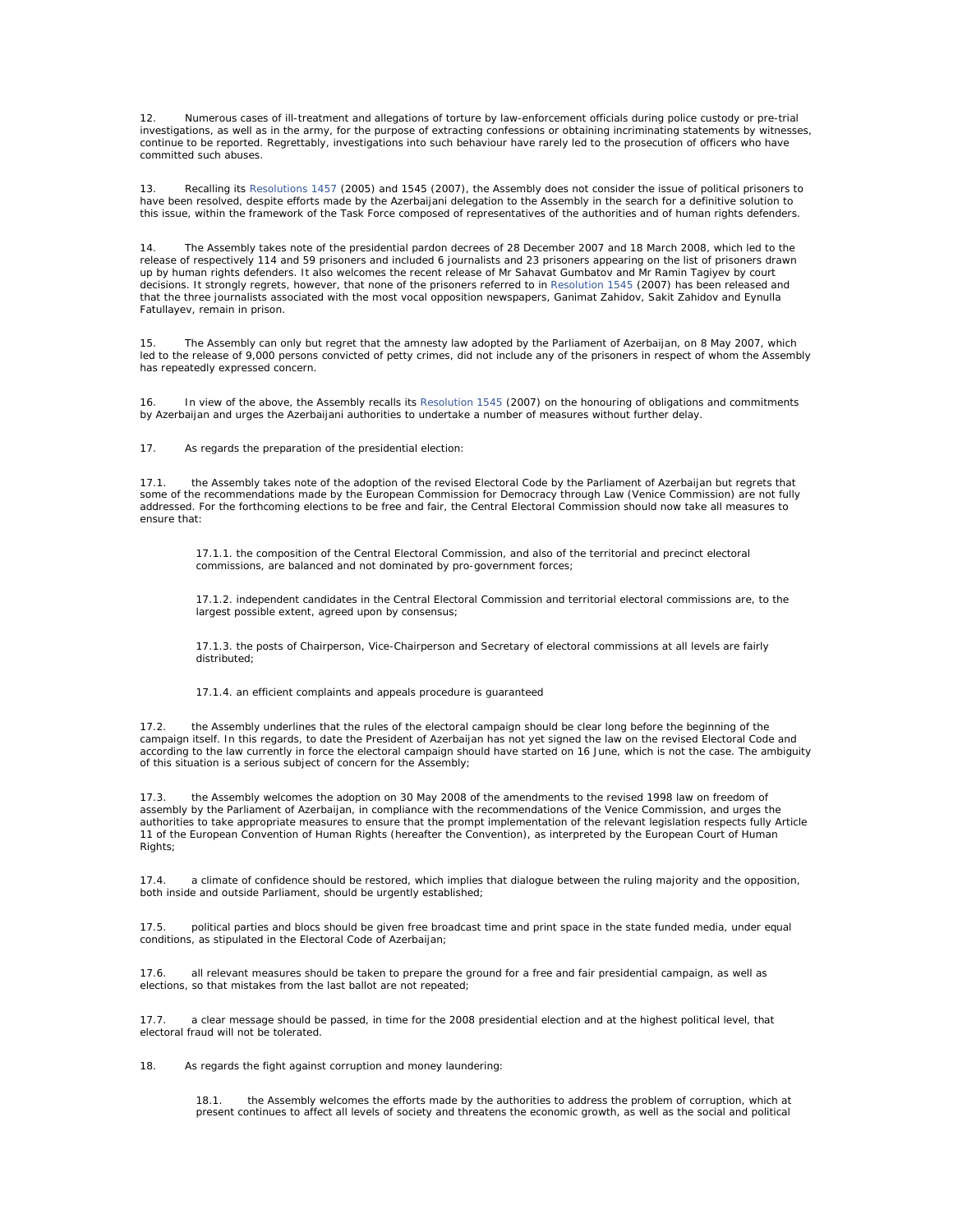development of the country. In particular, the Assembly welcomes the adoption of a new National Strategy "on increasing transparency and the fight against corruption", as well as of an action plan for its implementation for the period 2007-2011, prepared in close co-operation with the Council of Europe;

18.2. the Assembly urges the Parliament to adopt the Law on Money Laundering and Counter-Financing of Terrorism, the Law on Conflict of Interest and the Law on Responsibility of Legal Persons for Corruption Offences, in line with Council of Europe experts recommendations;

18.3 the Assembly urges the Azerbaijani authorities to implement without further delay the recommendations made by the Group of States against Corruption (GRECO) and the Committee of Experts on measures to counter moneylaundering and financing of terrorism (MONEYVAL).

19. As regards freedom of expression, the Azerbaijani authorities should:

19.1. initiate the legal reform aimed at the decriminalisation of defamation and the revision of the relevant civil law provisions to ensure respect of the principle of proportionality, as recommended in Resolution 1545 (2007); in the meantime, a political moratorium should be re-introduced so as to put an end to the use of defamation lawsuits as a means of intimidating journalists;

19.2. guarantee the effective prosecution of perpetrators of attacks against journalists;

19.3. implement the recommendations made by the Council of Europe experts on the Law on Television and Radio Broadcasting and the Degree of the President approving the regulations of the National Television and Radio Broadcasting Council and amend the relevant legislation so as to:

19.3.1. clarify the role of the state broadcaster as compared to that of the public broadcaster;

19.3.2. guarantee the independence of the National Television and Radio Broadcasting Council, including from a financial point of view;

19.3.3. define the terms for the award of broadcasting licences more clearly and put an end to state interference with broadcasting.

## 20. As regards freedom of association

20.1. the Assembly is particularly concerned by the Khatai District Court's decision of 14 May 2008 to revoke and annul the registration of the Election Monitoring Centre (EMC), a well-known and recognised non-partisan domestic election observation organisation, following an appeal by the Ministry of Justice;

20.2. the Assembly urges the Azerbaijani authorities to take all necessary measures to guarantee freedom of association in both law and practice and in compliance with Article 11 of the Convention, as interpreted by the European Court of Human Rights, and to execute the European Court of Human Rights' judgment in the case *Ismayilov v. Azerbaijan*, finding a violation of Article 11 of the Convention.

21. As regards the reform of the judiciary:

21.1. concrete measures should be taken to put an end to the strong influence still exerted by the executive over the judiciary branch;

21.2. the right to a fair trial should be guaranteed and measures should be taken to ensure that the implementation of the relevant legislation respects fully the requirements of Article 6 of the Convention, as interpreted by the European Court of Human Rights:

21.3. the Assembly welcomes the adoption of Codes of conduct for both judges and public prosecutors in accordance with the 2006 Decree on the reform of the judiciary and in line with the Council of Europe expert recommendations.

## 22. As regards the follow-up to the issue of alleged political prisoners:

22.1. the Assembly reiterates its call on the Azerbaijani authorities to make use of every legal remedy (amnesty, review of cases by higher-instance courts, conditional release for health reasons, pardon) so as to settle once and for all this problem;

22.2. the Assembly calls upon the Azerbaijani authorities to consider the release of Natiq Efendiyev, Rasim Alekperov, Ruslan Bashirli, Akif Huseynov and Telman Ismayilov on the basis of humanitarian grounds;